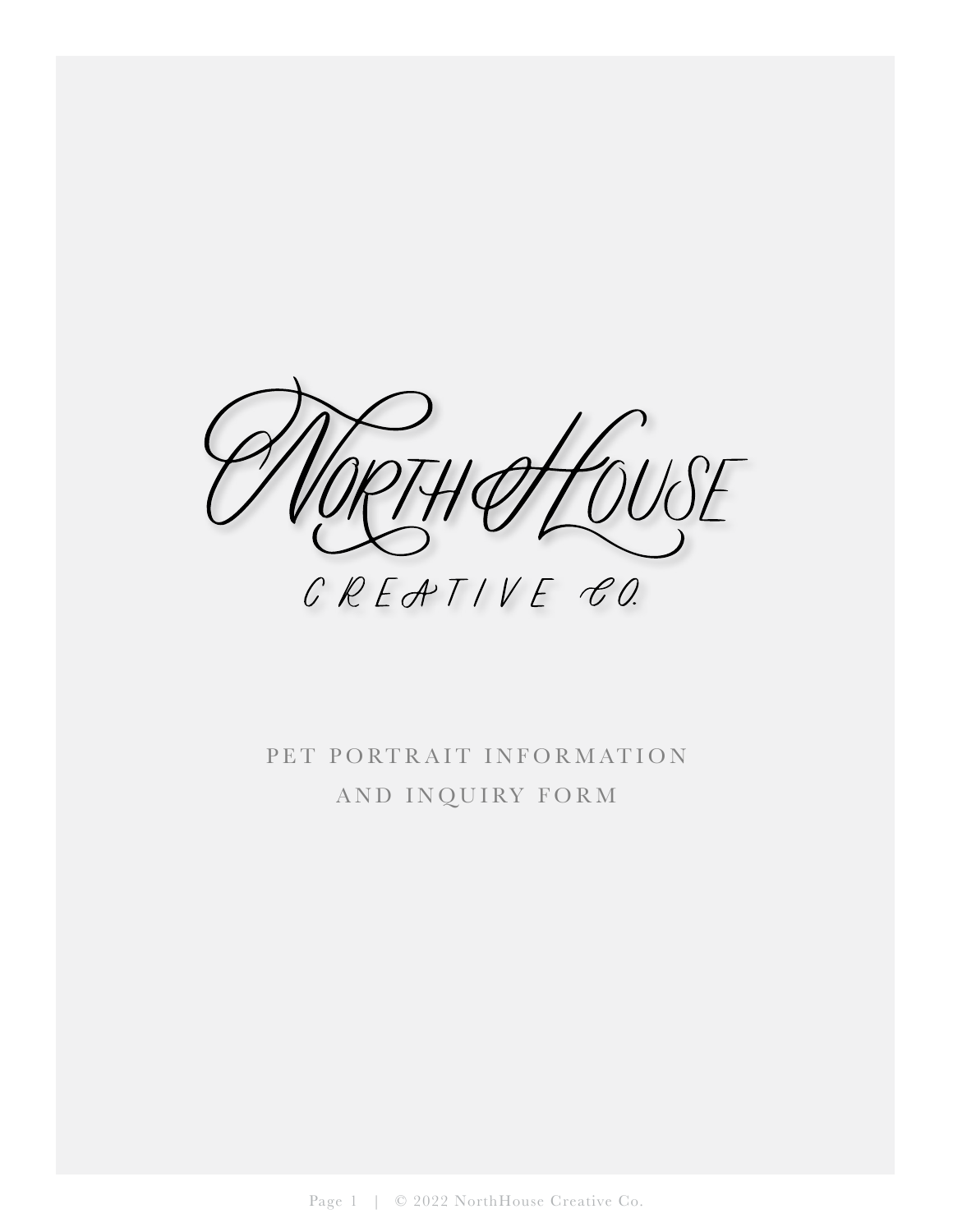## PRODUCTION & PRICING

- 1 | Upon submission of this form, I will review and reply with your portrait's estimated turnaround time. *Paintings are completed on a first come, first served basis.*
- 2 | I will share a digital mock-up to illustrate the cropping and scale of the pet within the frame of the selected paper size.
- When approval of the mock-up is received, I will begin painting in your 3 | scheduled timeframe!
- Upon completion of the painting, I will share a photo of it with you to confirm 4 | you are thrilled with the final result! Shipping will follow within 1-2 business days of payment being received.
- 5 | Paintings are shipped in a rigid mailer, within a protective, plastic sleeve and backed with chipboard. They are shipped via insured USPS First Class Mail. *If expedited shipping is requested, please alert me so that I may gather appropriate pricing estimates.*

| $8 \times 10$ | 9x12      | 1 x 14    |
|---------------|-----------|-----------|
| PORTRAITS     | PORTRAITS | PORTRAITS |
| \$200.00      | \$250.00  | \$300.00  |

*For multiple pets within a single portrait, please contact me to discuss pricing.*

*Shipping and handling is free to US residents. 6% Michigan Sales Tax applies to Michigan Residents.*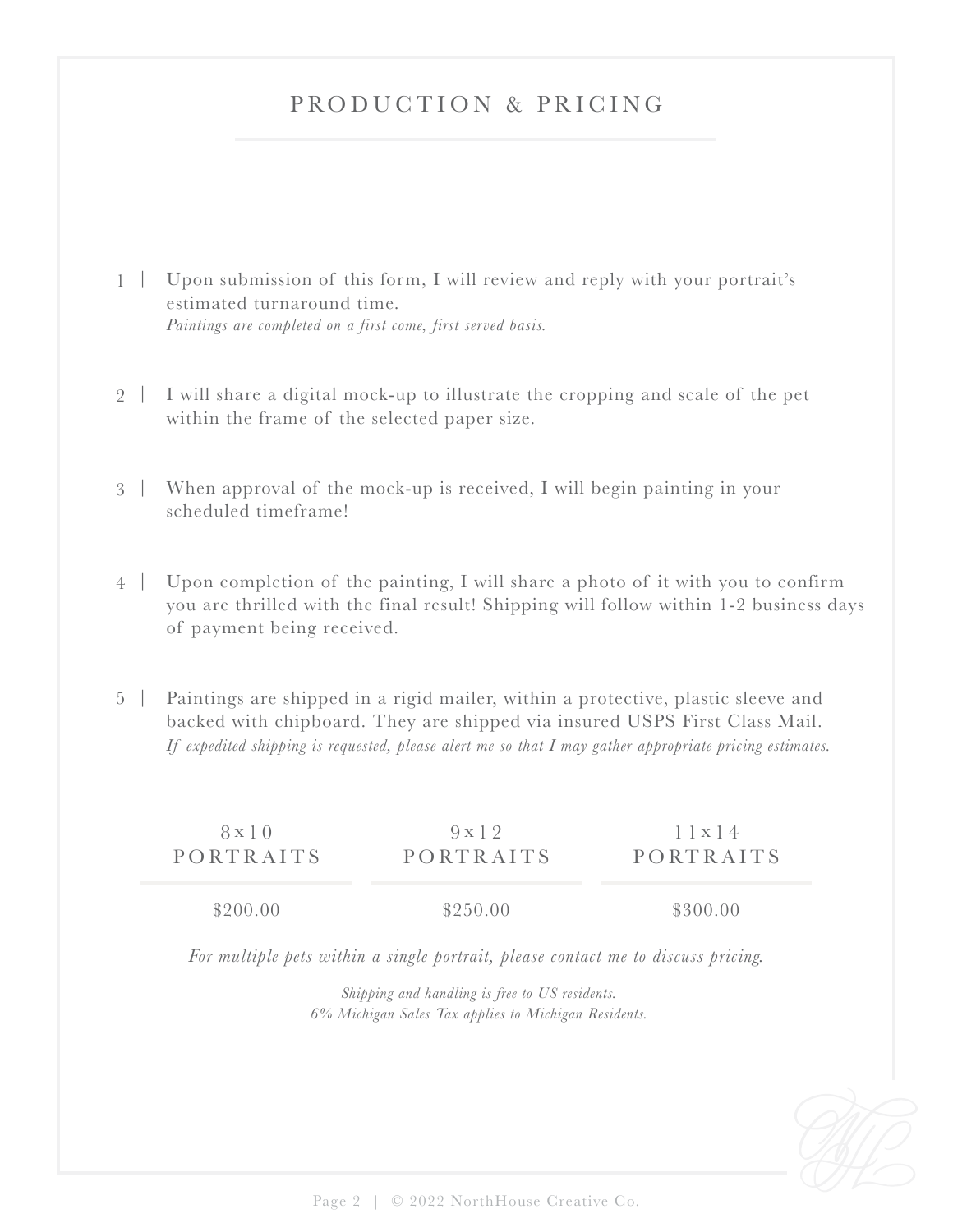## PHOTO SUBMISSIONS

I create my paintings based directly off of a supplied photo of your pet. This is the best way for me to truly capture the unique qualities that make them so special.

High quality, clear, and well-lit photos that have your pet posed are needed for the paintings. Below are some examples of ideal photos for a portrait



These photos are brightly lit, clear and crisp, and posed in a great way for a portait. I am able to zoom in on each photo to see the tiny details of the pet's eyes, their nose dimpling, etc. I am also able to easily see the direction in which their coat grows this helps me with highlighting and shadows while I'm painting - accurately painting the pet in true likeness.

Please feel free to send me several photos of your pet! Not only do I just love seeing my client's pets, but it also helps me in gaining an understanding of their true coloring and expressions/facial structure. If more than one photo will work for a painting, I will mock up each one for your review to select from!

*Please attach your photo(s) to the e-mail that you send with this inquiry form.*